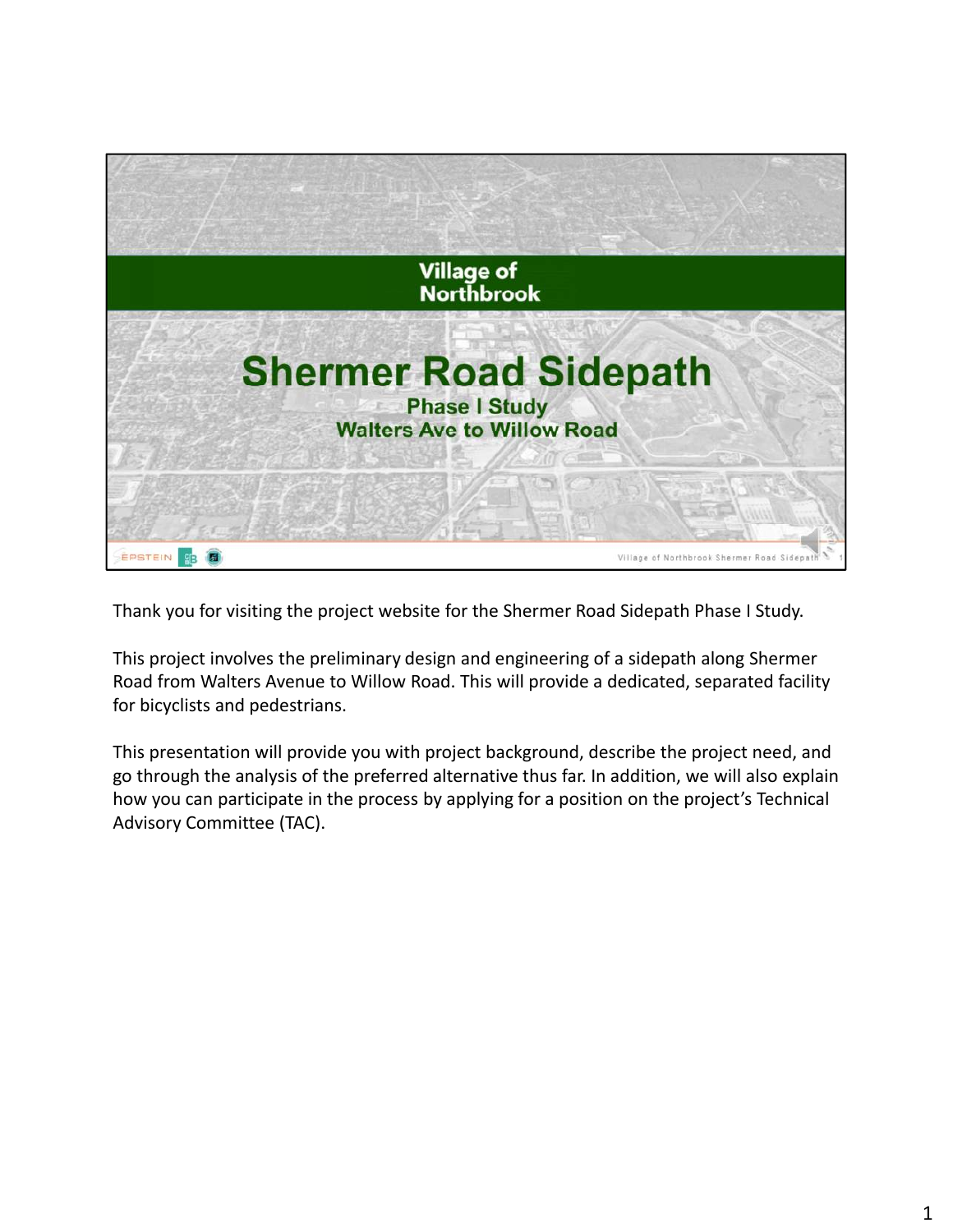

In 2017, the Village of Northbrook initiated the planning process for a new Bicycle and Pedestrian Plan, which you will see referred to in some places as the "BPP." This plan established a strategy to improve walking and bicycling as viable, accessible and inclusive modes of transportation in Northbrook. The plan was accepted by the Village Board in July 2018.

As part of the plan, recommendations were developed for short-range and long-range infrastructure improvements, such as new sidewalks, bike lanes and trails. The plan also included policy recommendations and programming opportunities designed to make walking and bicycling, safer, more convenient, and more enjoyable for people of all ages and abilities. The Plan has been incorporated into other Plans, such as the annual Capital Improvement Plan, and continues to be referenced when the Village undertakes other projects, as well.

Projects within the Plan were prioritized using five categories and ranked on a scale of 1 to 6, with scores of 6 given to projects of the highest priority. These categories include: downtown accessibility, regional connectivity, safe routes to School, Safe Routes to Transit, and Local Comfort and Safety. The recommendation to install a sidepath along Shermer Road was given a score of 6, making it one of the plan's highest priority projects.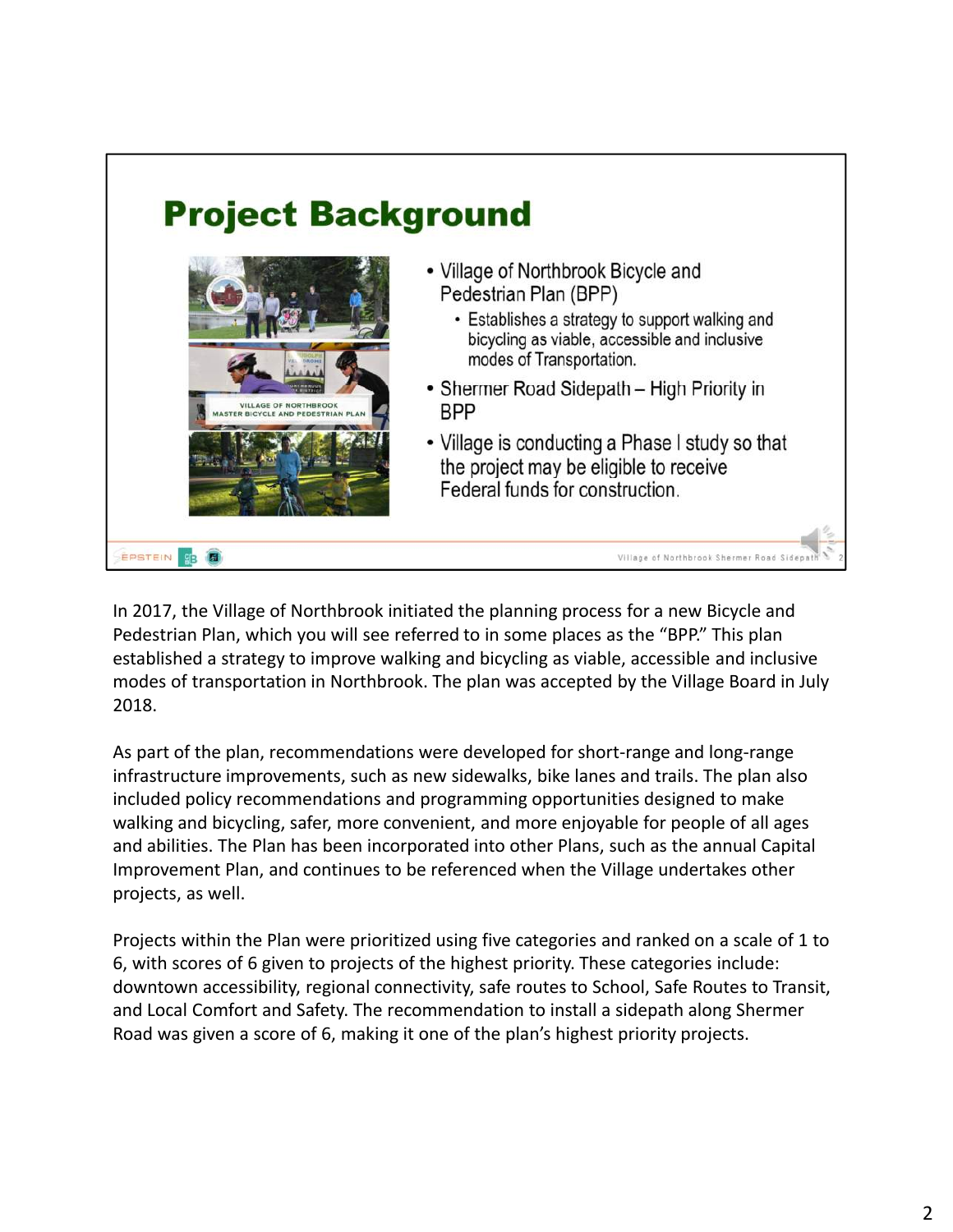You've seen the term "Phase I study" mentioned a couple of times, and some of you may be wondering, what is that? A Phase I study refers to a process of preparing preliminary engineering plans, and following a process outlined by the Federal Highway Administration, and overseen by the Illinois Department of Transportation in order for the project to be eligible to receive federal funding for final engineering and construction. By following this specific process, the Village has the opportunity to obtain additional funds, thereby reducing the direct financial impact to the Village budget.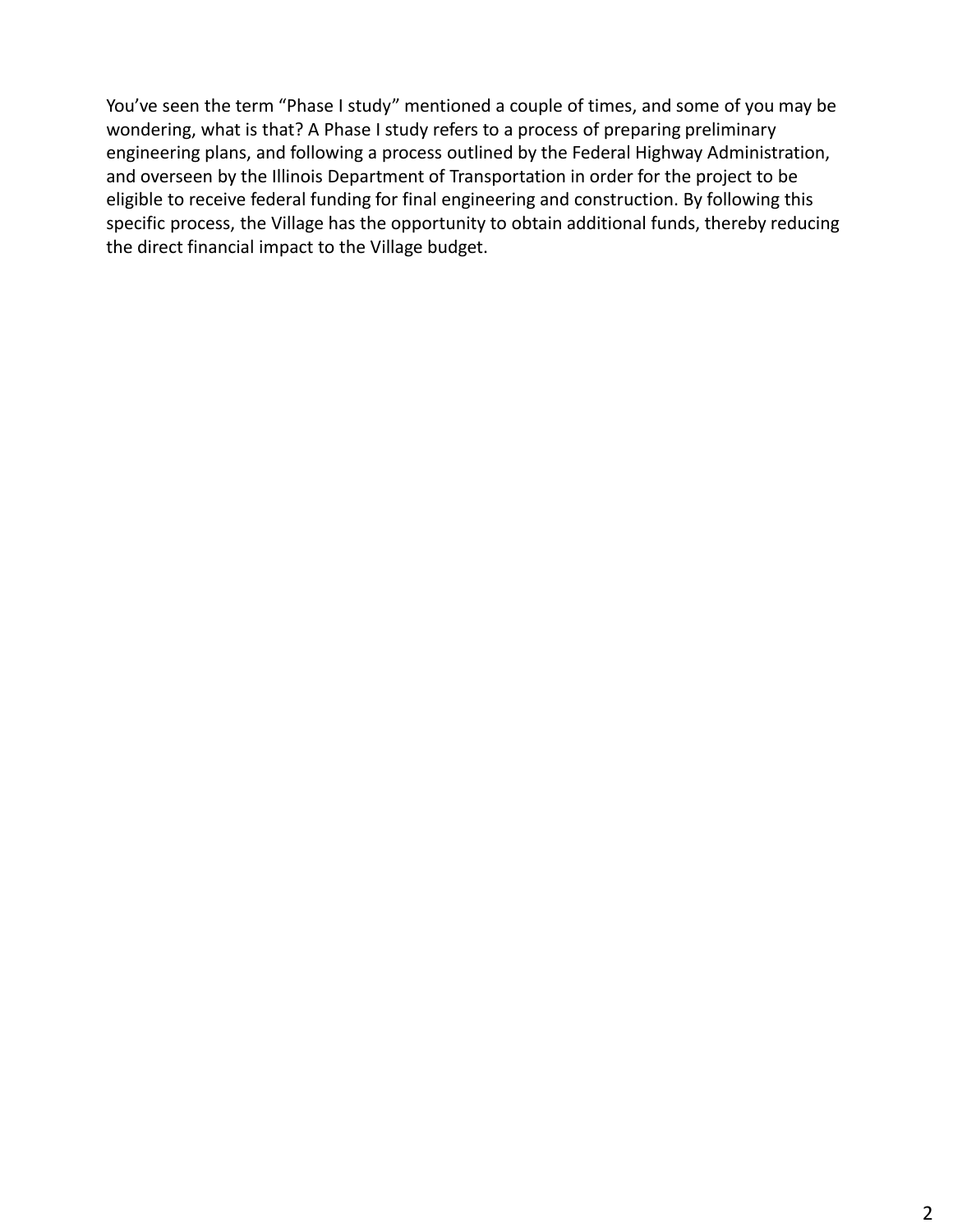

The need for a sidepath along Shermer Road was highly prioritiized in the BPP because it met all five criteria used in the BPP. Shermer Road is a primary north-south roadway in the Village of Northbrook. It has a posted speed ranging from 30-40 mph, and accommodates 15,800 vehicles and 325 trucks on an average day.

There is a need for improved walking and bicycling safety in the area. Further separating bicycle and pedestrian traffic from the roadway is in the interest of all users and would significantly increase the comfort of people bicycling, as well as everyone else traveling along Shermer Road. From a school perspective, the sidepath would connect nearby residents with Glenbrook North High School and Maple School, located nearby.

With regard to downtown accessibility, the northern end of this project is located at the intersection of Shermer Road and Walters Avenue. The northern end of the project provides a gateway to the downtown central business district, and the Village of Northbrook Metra station, served by the Metra Milwaukee District North Line to and from Chicago. In terms of transit, the sidepath would connect to the Village of Northbrook Metra Station which sees approximately 1,200 riders each weekday, and Pace Bus Route 422 which makes several stops along Shermer Road in the project limits.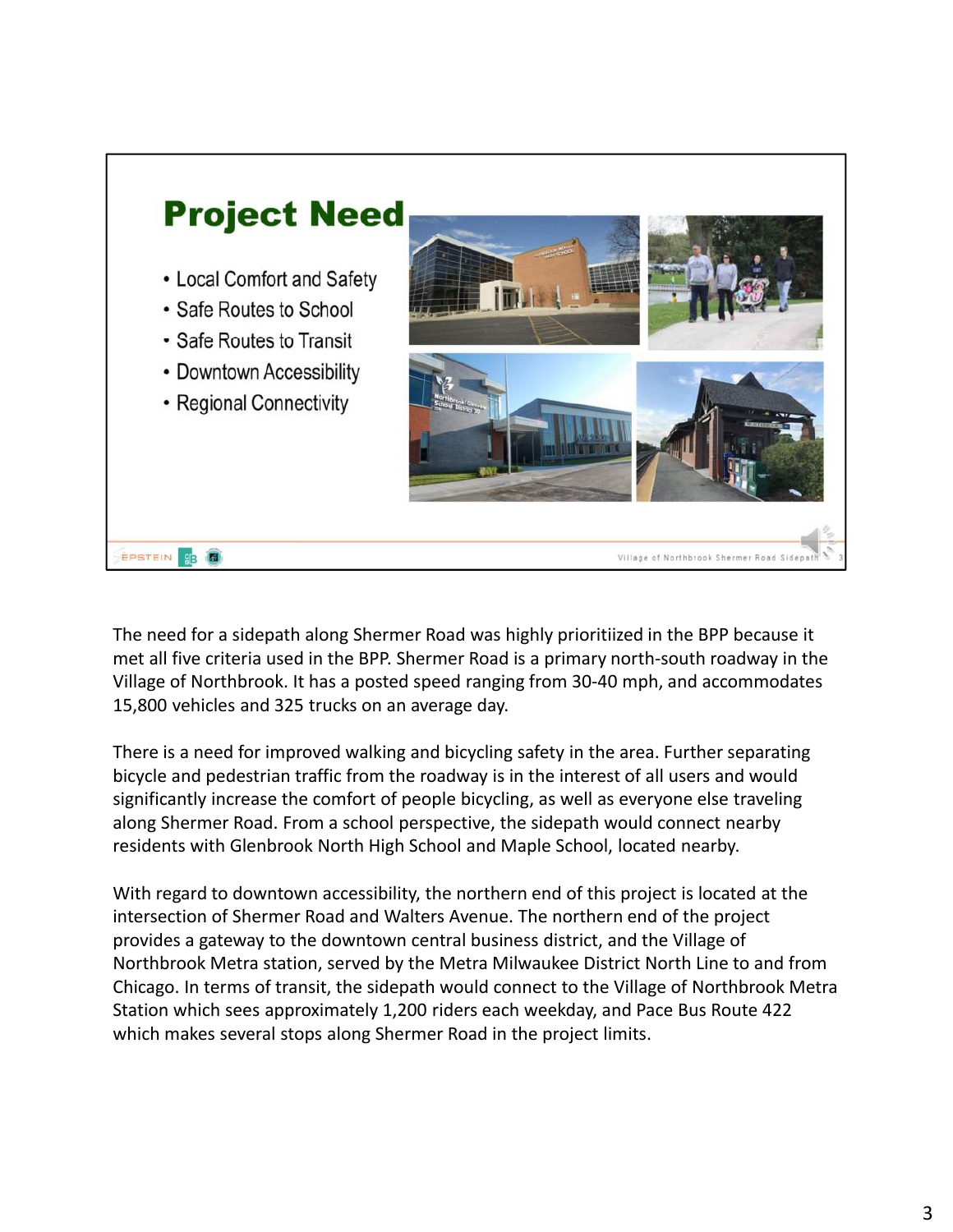In terms of regional connectivity, the proposed sidepath would connect directly to a recentlyconstructed sidepath at the southern end of the project on Willow Road. The Village of Glenview recently completed this sidepath that continues farther south all the way to West Lake Avenue. Furthermore, a Shermer Road sidepath would connect to several other existing and planned bicycle facilities. The construction of a sidepath along Shermer Road is viewed as a key corridor for expanding the Village's bicycle network.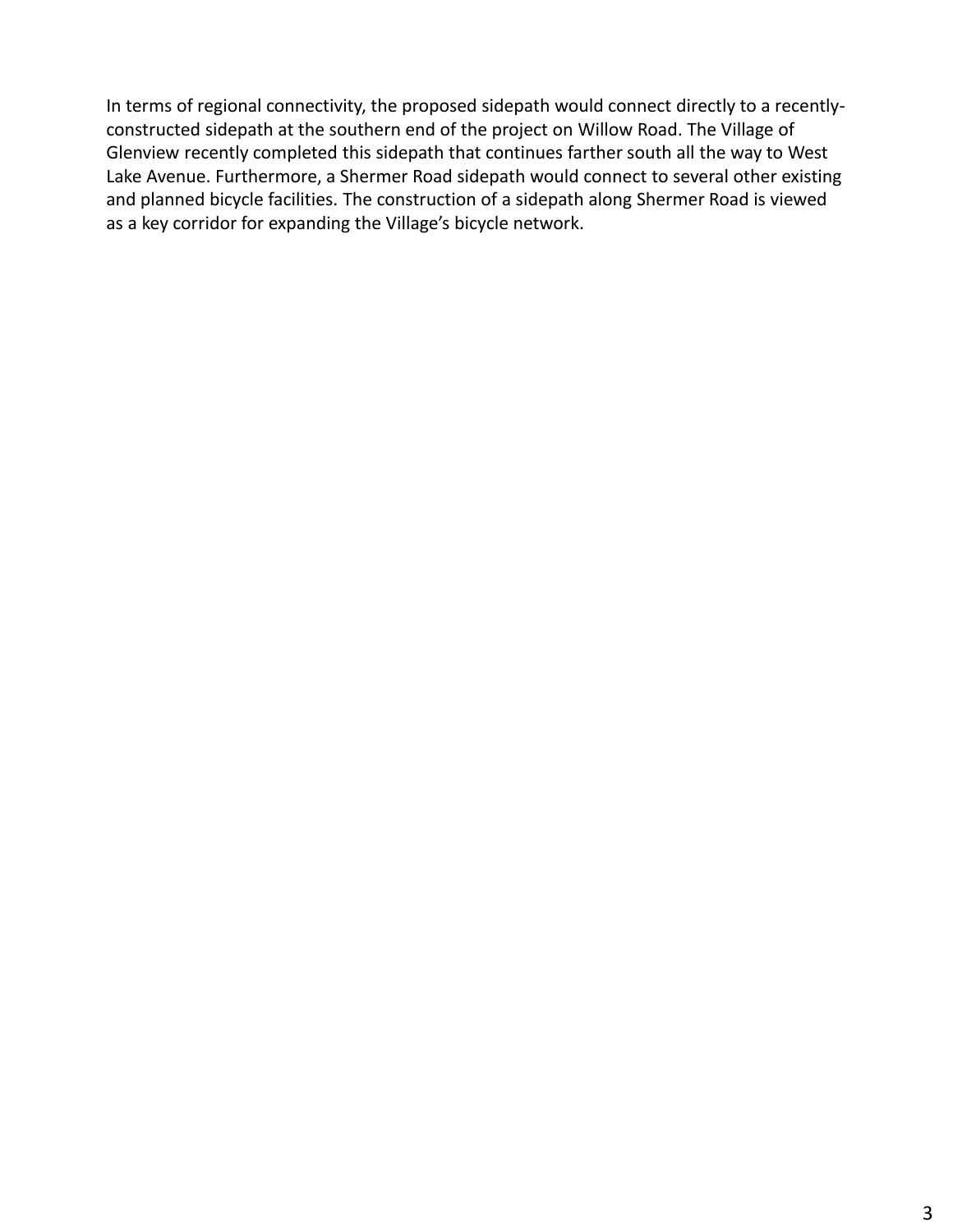|                  | <b>Trees &amp;</b><br>Landscaping | <b>Above Ground</b><br><b>Utility Conflicts</b> | <b>Drainage/Flooding</b> | <b>Driveway</b><br><b>Access</b><br><b>Impacts</b> | <b>Right of Way</b><br><b>Impacts</b>                                   |
|------------------|-----------------------------------|-------------------------------------------------|--------------------------|----------------------------------------------------|-------------------------------------------------------------------------|
| <b>West Side</b> | <b>Higher Impact</b>              | <b>Higher Impact</b>                            | No major impacts         | <b>Higher Impact</b>                               | <b>Commercial: High</b><br>Impact<br><b>Residential: High</b><br>Impact |
| <b>East Side</b> | Lower Impact                      | Lower Impact                                    | No major impacts         | Lower Impact                                       | Commercial:<br><b>Moderate Impact</b><br>Residential:<br>Lower Impact   |

Let's discuss some of the preliminary analysis work that has been done so far. The primary focus of the study team has been to determine whether the sidepath would be best suited on the east or the west side of Shermer Road.

The team looked at how a proposed sidepath would impact the corridor, and assessed these impacts based on whether the sidepath is constructed on the east side of Shermer, or the west side. The five main criteria used for this process are Trees and Landscaping, Above Ground Utility Conflicts (like power lines and light poles), Drainage impacts, Impacts to Driveways, and impacts to the right of way (aka front yards and parkways in front of businesses.)

A summary of the plus and minus for each side of the roadway is provided on the slide.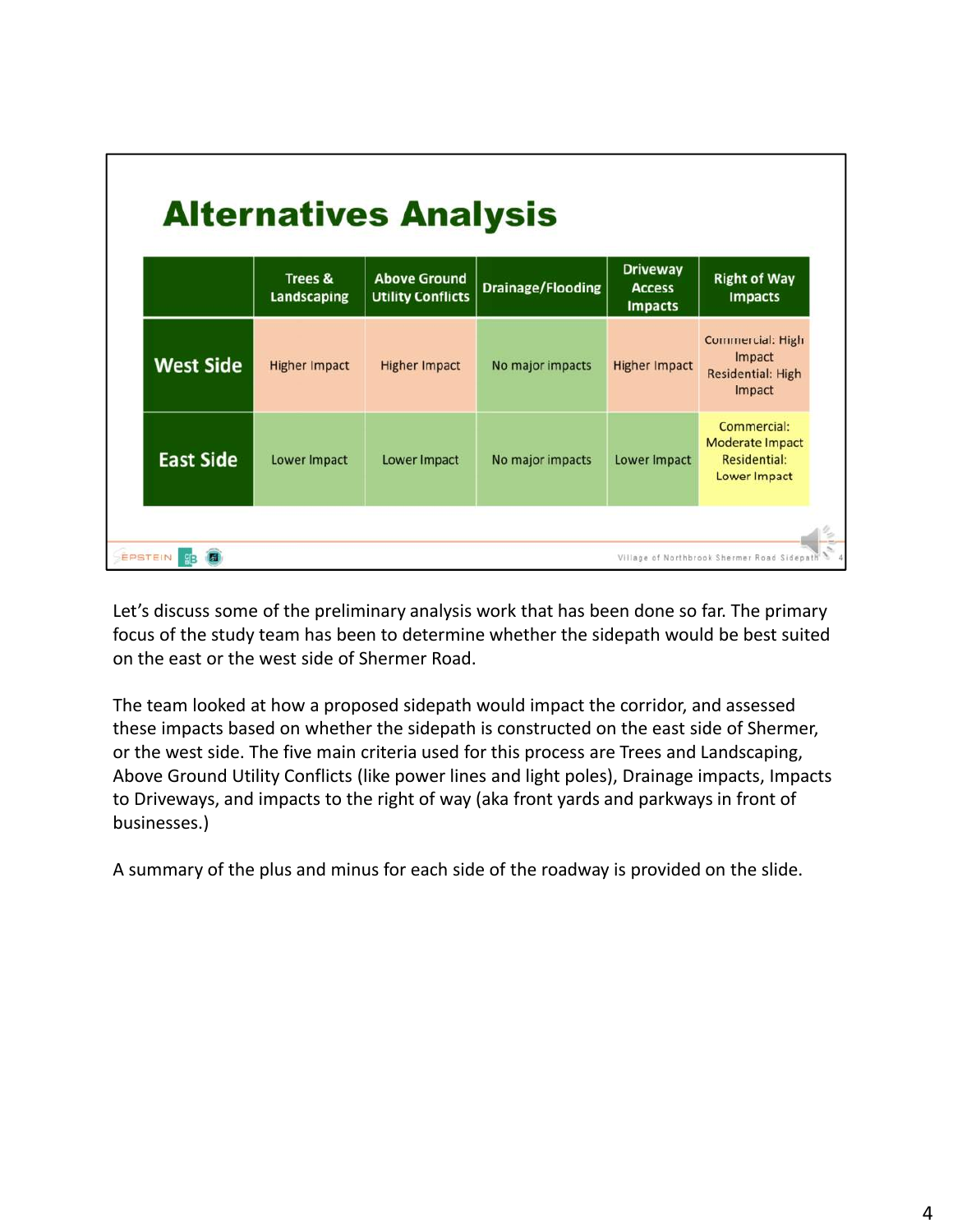

As a summary, the Village found that the benefits placing a sidepath on the east side of Shermer were higher, and that placement on this side also resulted in fewer impacts to residential properties. Additionally, placing a sidepath on the east side of Shermer would make connecting to Glenview's trail easier, as it is also located on the east side of Shermer Road south of Willow Road.

When considering a sidepath on the west side, it was found that while there were slightly fewer impacts to commercial properties, there were far more potential impacts to residential properties and a proposed sidepath near the northern end of the project would impact parking in front of some businesses and would require the removal of some mature trees.

As a result of these potential impacts, the east side of Shermer Road was identified as the preferred side for construction of a sidepath.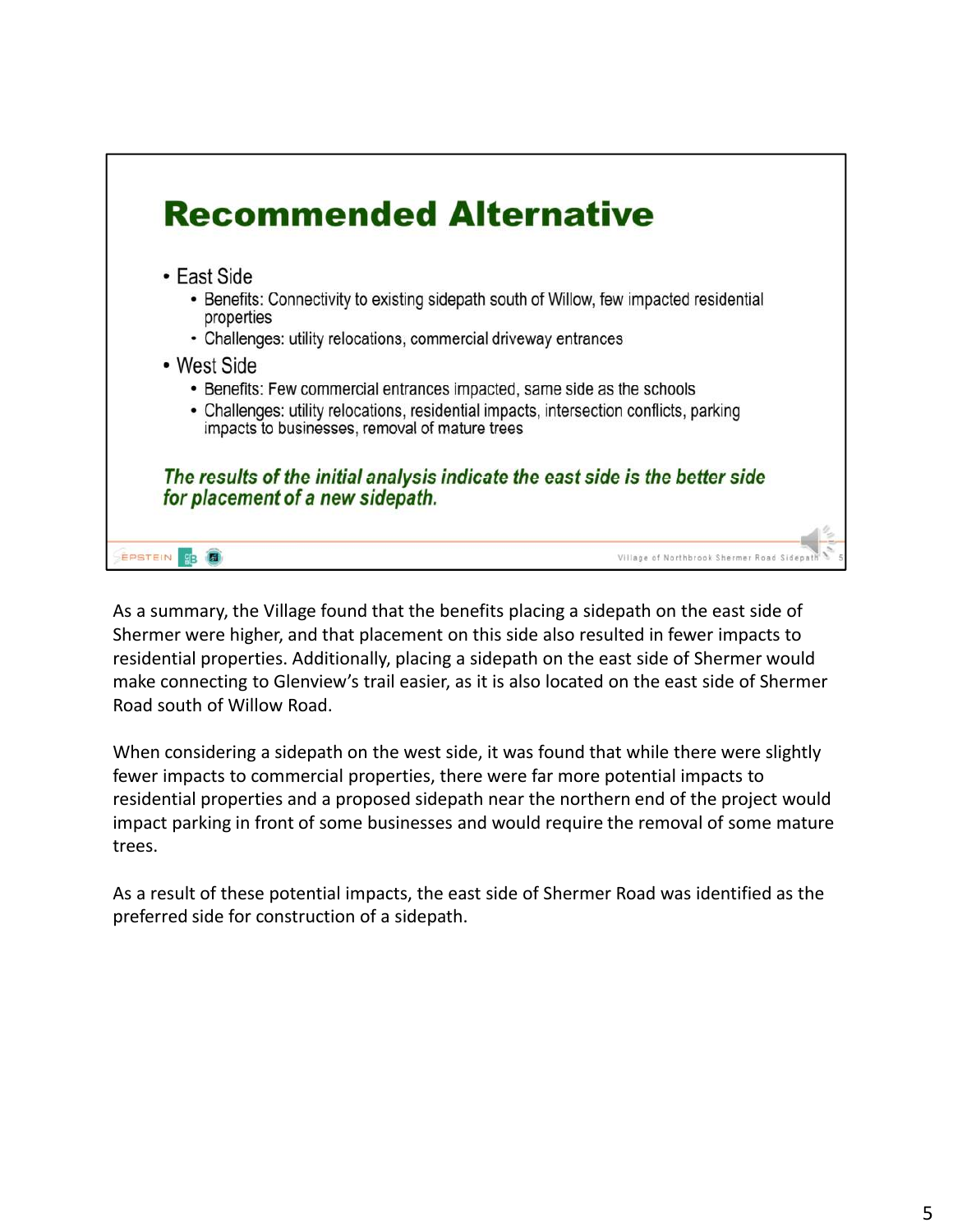

As the development of the proposed alternative moves forward, the Village wants to assemble a project technical advisory committee to serve as a coordinating body for the development of proposed improvements. This committee will meet two times during the Phase I study. Tentative dates for these meetings are March 17, 2021 and April 14, 2021 at 10 am. Due to the ongoing pandemic, these meetings will take place in a virtual setting.

If you or someone you know would be interested in participating in being on this committee, the Village encourages you to fill out an online application with your name, contact information, and answer a few questions. The Village is specifically interested in connecting with Business owners and residents located directly along the corridor, but welcomes any and all interested individuals to apply. Individuals on the TAC will be expected to bring ideas for solutions along the Shermer Road corridor, they will be asked to actively participate in meetings, and provide comments on the materials.

Feel free to click on the link in this presentation, or visit the Village's project page by going to www.northbrook.il.us/shermerpath) to apply. Links are posted here and at the end of this presentation.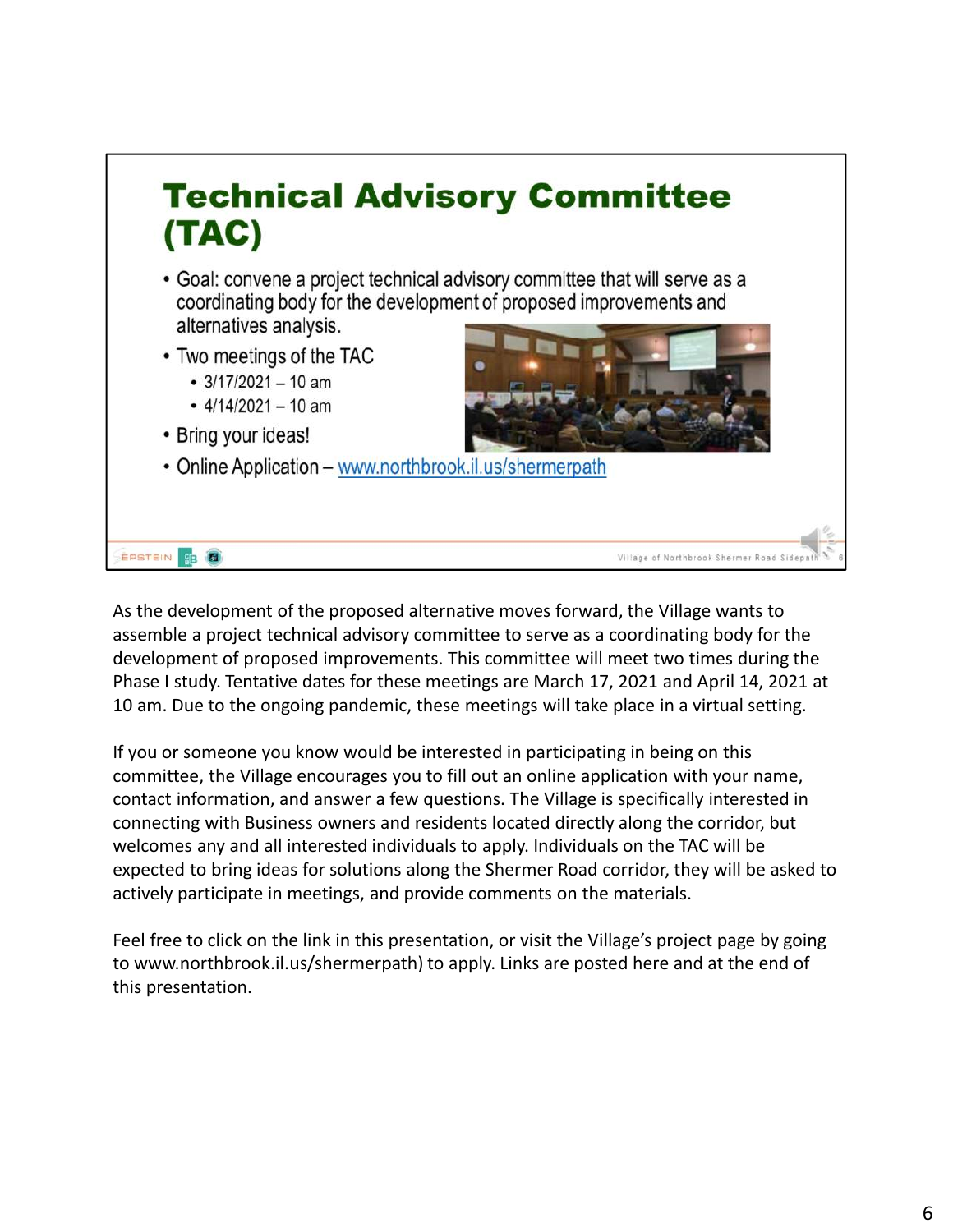

The schedule for this project will continue through most of 2021, and key dates are shown here.

This virtual presentation serves as an introduction to the project, was posted to the Village's project website on January 22, 2021 and will remain online as background information throughout the project.

Applications to join the technical advisory committee will remain open until February 15, 2021. Technical advisory committee meetings are tentatively scheduled for March 17 and April 14, 2021.

Throughout the late winter and spring of 2021, the project study team, with the help of the technical advisory committee, will work to refine and further develop the proposed alternative. The Village anticipates having a draft preferred alternative for the general public to review in May of 2021.

The Village anticipates receiving Phase I Engineering Design Approval from IDOT by the end of 2021. Future phases, which include detailed engineering (also known as Phase II), and construction, are currently not funded and no dates have been determined at this time. Completion of the Phase I Study makes the project eligible – but not guaranteed – to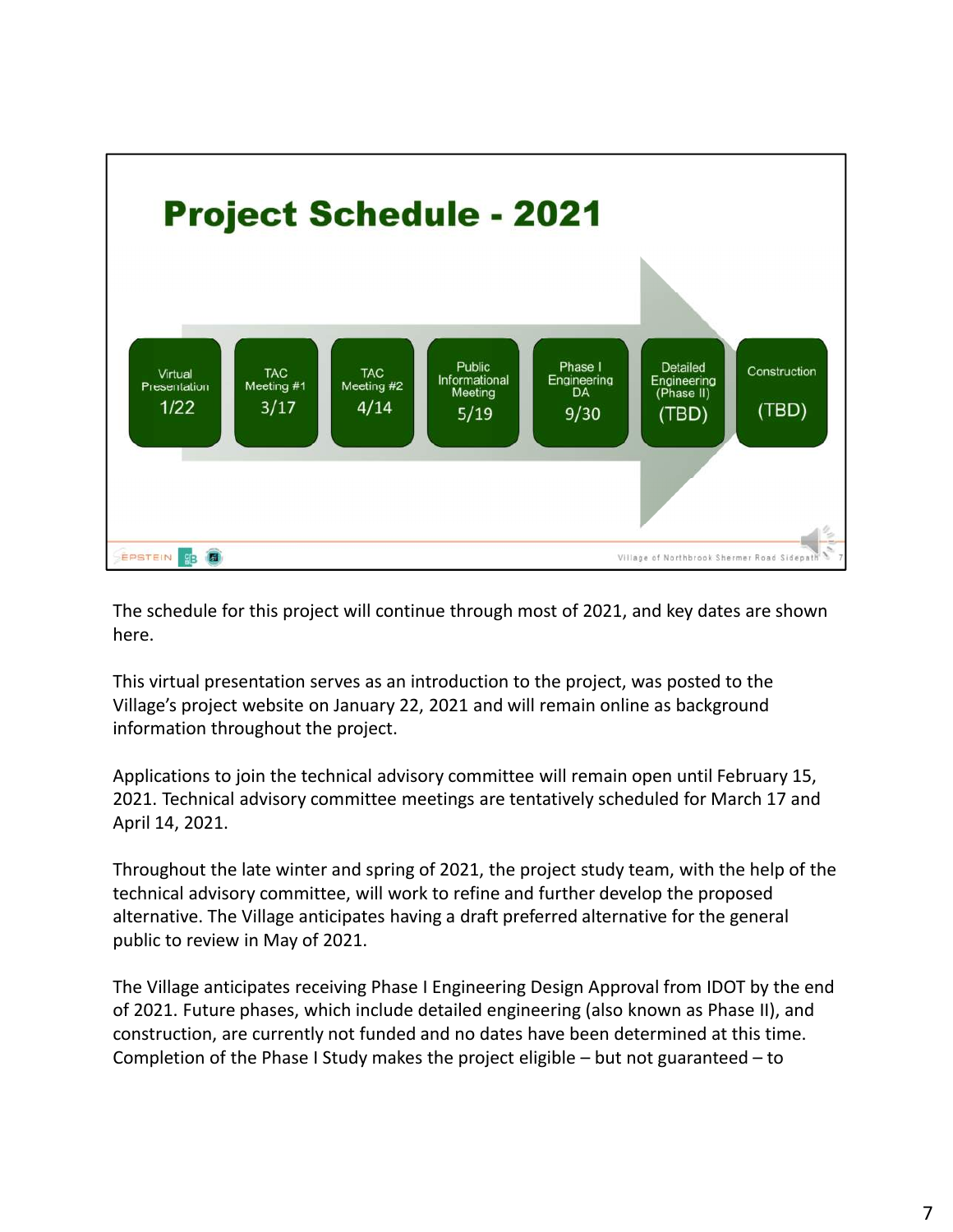receive federal funding.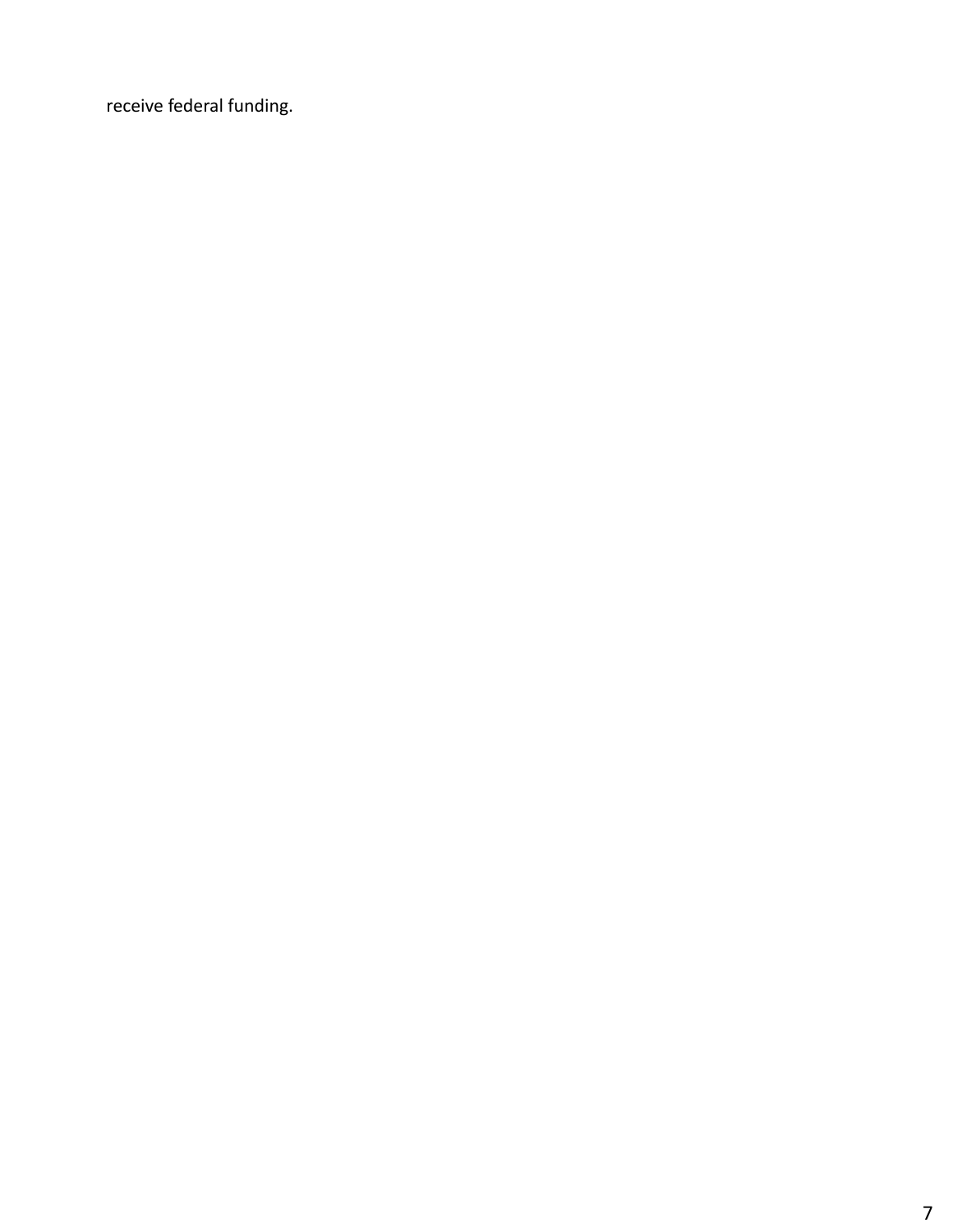

As stated previously, this project is following the Phase I study process in order to be eligible for Federal funding. The Village will be following IDOT standards for the completion of a Phase I study which will include formal Public Information Meeting to present the proposed design. The tentative date for this public information meeting is May 19, 2021.

If you are unable to participate in the TAC, you can still give feedback and review project documents at the Public Meeting.